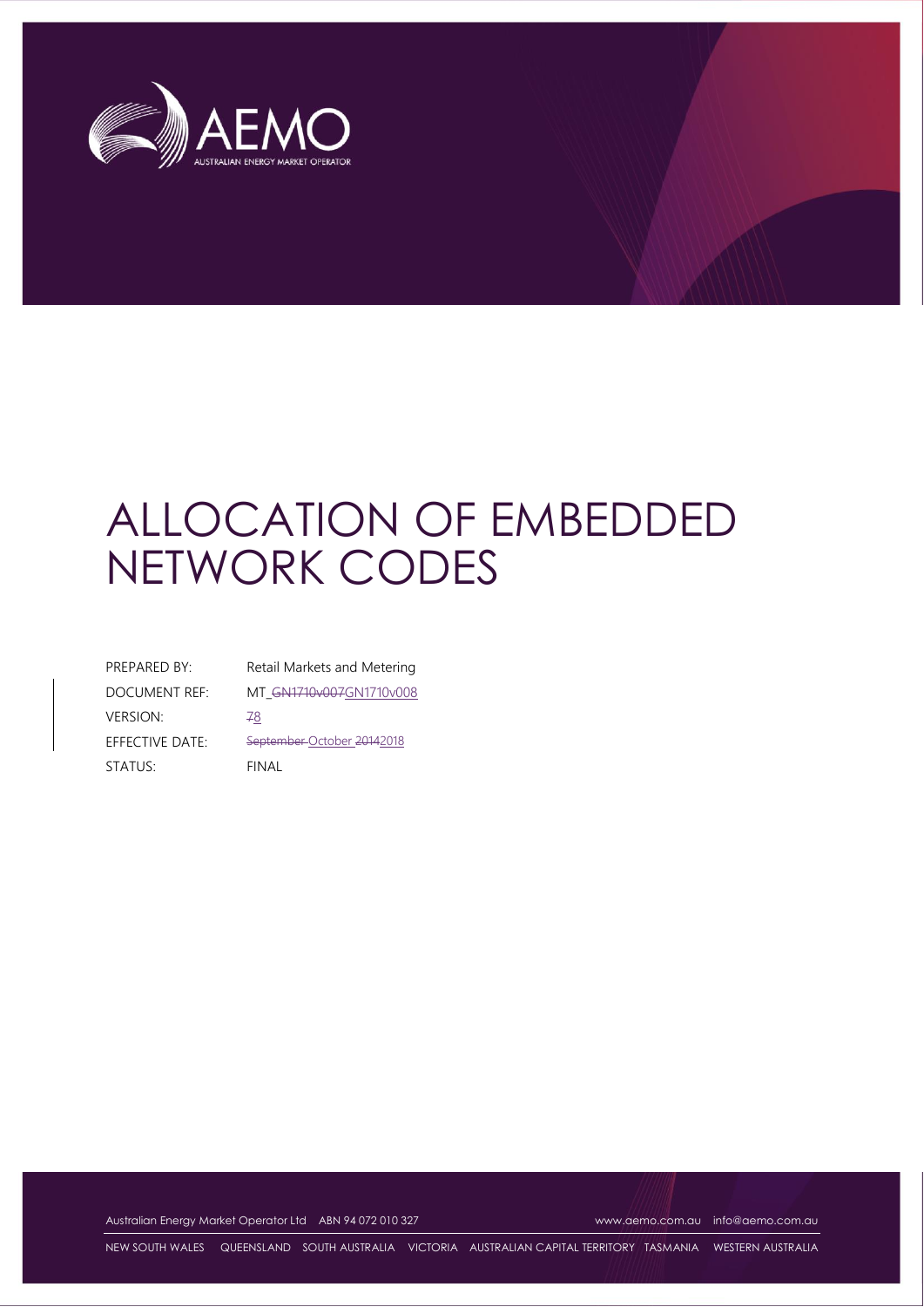

# **VERSION RELEASE HISTORY**

| Version | <b>Effective Date</b> | Summary of Changes                                                                                                                                                                                                                   |
|---------|-----------------------|--------------------------------------------------------------------------------------------------------------------------------------------------------------------------------------------------------------------------------------|
| 1.0     | August 2001           | Original document issued to Network Service provider responsible for creating code.<br>This document was never made available on the Website                                                                                         |
| 2.0     | <b>July 2006</b>      | Updated to remove references to Australian Inland Energy and placed on the website                                                                                                                                                   |
| 3.0     | June 2008             | Updated to include new capability of creating codes 140 business days retrospectively                                                                                                                                                |
| 4.0     | <b>July 2009</b>      | Update to AEMO format, inclusion of new codes for TNSP allocated embedded<br>networks in Table 1 and name change to Jemena from Alinta AE                                                                                            |
| 5.0     | October 2011          | Name changes to NSW networks, Country Energy, Energy Australia & Integral Energy                                                                                                                                                     |
| 6.0     | August 2013           | Name changes to ETSA Utilities                                                                                                                                                                                                       |
| 7.0     | September 2014        | Name changes to SP-Ausnet and email changes to the infocenter                                                                                                                                                                        |
| 8.0     | October 2018          | Updated to new AEMO format<br>Introduced Embedded Network Managers as a Participant and provided an example<br>of how to create an EN code in a sub-embedded network<br>Added TasNetworks and Sub-embedded Network codes to Table 1. |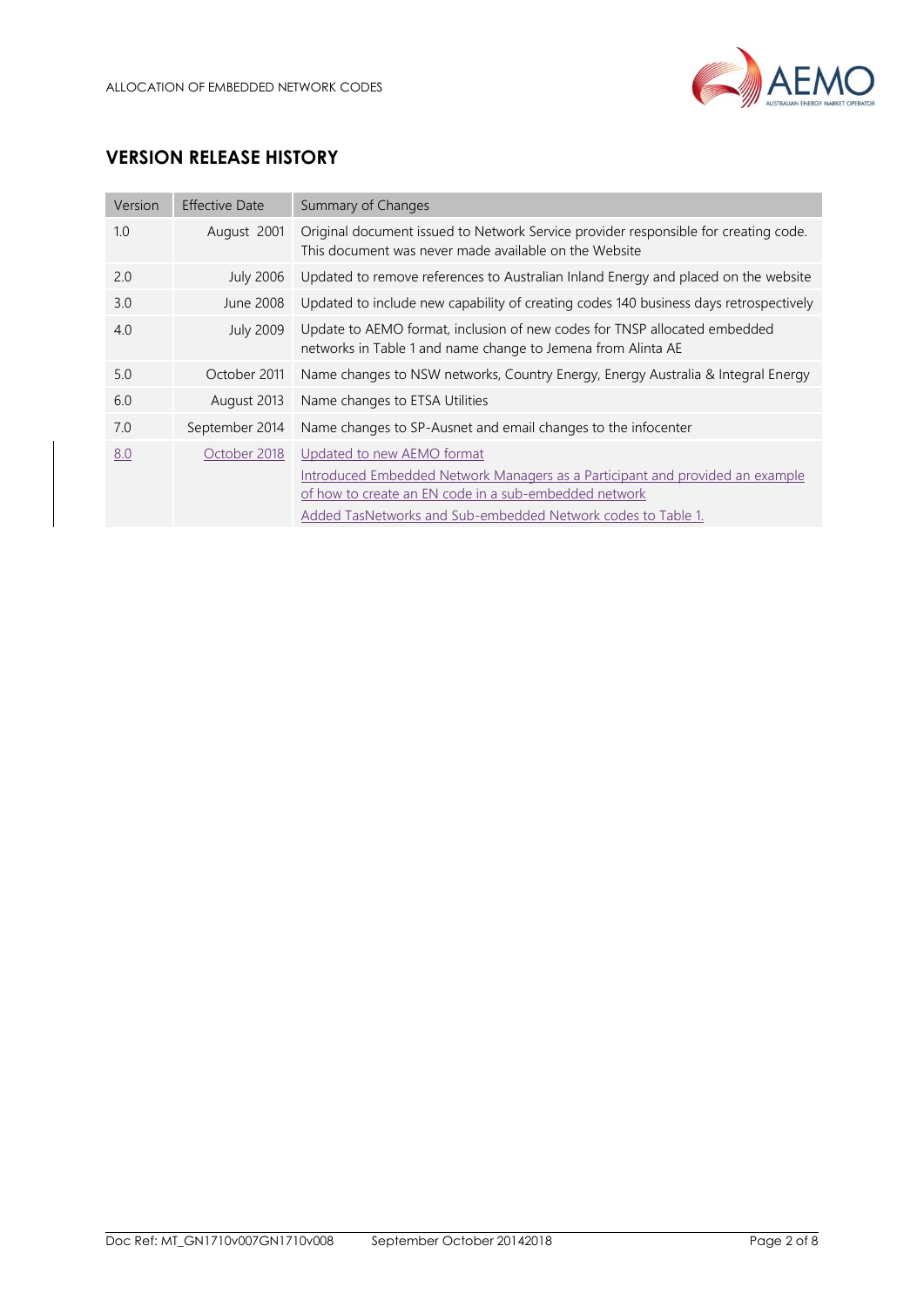

## **CONTENTS**

|                             | <b>INTRODUCTION</b>                             |    |
|-----------------------------|-------------------------------------------------|----|
| $\mathcal{P}_{\mathcal{C}}$ | <b>EMBEDDED NETWORK CODE CREATION</b>           |    |
| 3.                          | EMBEDDED NETWORK CODE STRUCTURE                 |    |
| 3.1.                        | <b>Embedded Network Manager NEM Participant</b> |    |
| 4.                          | EXAMPLE                                         | -6 |
|                             | APPENDIX A. TABLE CATS EMB NET ID CODES         |    |
| A.1                         | Card of the table CATS EMB NET ID CODES         |    |
| A.2                         | Column list of the table CATS EMB NET ID CODES  |    |

| ٠.                  | TDANI ICTIAN<br>$\overline{N}$<br><del>intropognon</del>                                                                                |  |
|---------------------|-----------------------------------------------------------------------------------------------------------------------------------------|--|
|                     |                                                                                                                                         |  |
| c.                  | <u>EMREDDED NETWORK CODE STRucture</u><br>EMPERIE NE IVOIN COPE JENGGUIO                                                                |  |
|                     |                                                                                                                                         |  |
| Э.                  | EVAMDI F<br>$-7$ V V V II $ -$                                                                                                          |  |
|                     |                                                                                                                                         |  |
|                     | TARLE CATS EMP NET IN CONES<br>ADDENINIV A<br><del>LIVO 17 \ 7 \.</del><br>1 <del>0 CODEJ</del><br><b>CIVIL ALL</b><br><del>- 775</del> |  |
| –∆≏<br>$\tau$       | Card of the table CATS FMR NET ID CODES<br><del>כמוט טו נוזכ נמטוס כו <i>ז</i>וס בוזוט וזכר וט כסטבס</del>                              |  |
| $\Lambda$<br>$+1.6$ | Column list of the table CATS EMB NET ID CODES                                                                                          |  |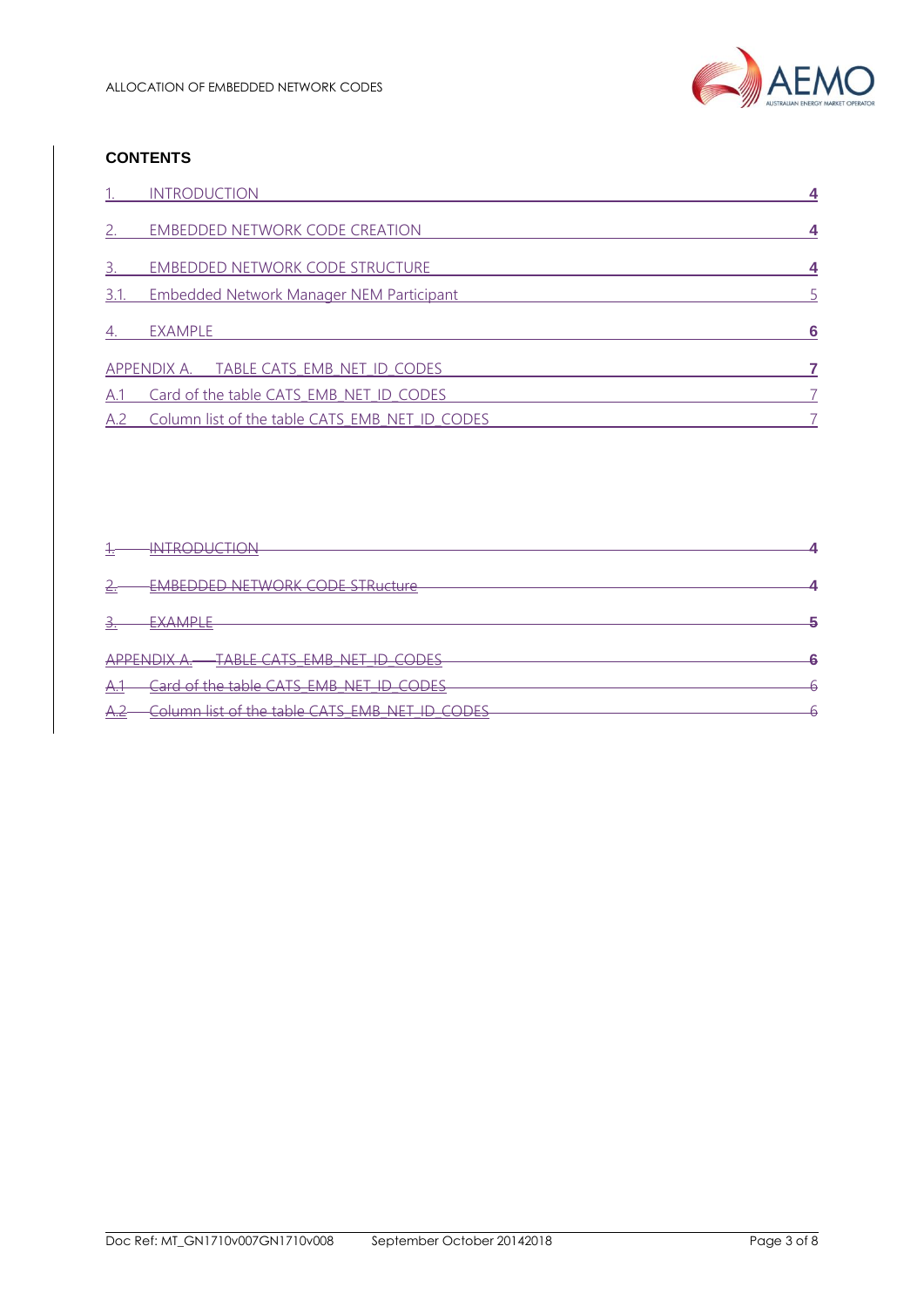

## <span id="page-3-0"></span>**1. INTRODUCTION**

The CATS\_EMB\_NET\_ID\_CODES table in MSATS has the EMBNETIDCODE field, which contains the embedded network identifier codes used to identify to which embedded network an embedded network NMI belongs, either as a parent or a child. The Embedded Network Code Identifier allows MSATS to identify from which parent NMI the consumption of an on-market child NMI should be subtracted from.

For existing embedded networks, the Exemption Embedded Network Service Provider (EENSP) may obtain the embedded network code attached to the parent NMIs by contacting the Local Network Service Provider (LNSP) or financially responsible Market Participant (FRMP). The Embedded Network Manager (ENM) may also obtain the embedded network code from the LNSP or FRMP of the parent NMI if they have demonstrated to the satisfaction of the LNSP/FRMP that they have authorisation to access this information on behalf of the EENSP.

# <span id="page-3-1"></span>**2. EMBEDDED NETWORK CODE CREATION**

When requested, or when the LNSP determines that a new embedded network code is required, the LNSP must liaise with the EENSP (or ENM acting on behalf of the EENSP) in determining an appropriate code as per the embedded network code structure specified in Section 3 below. These embedded network codes are to be provided by the participants to AEMO. AEMO will administer the codes and pre-populate the appropriate data tables in MSATS. Further information about the CATS EMB\_NET\_ID\_CODES table and definitions of all fields in the table are in Appendix 1.Once determined,

Tthe Local Network Service Provider (LNSP)LNSP whose network the embedded network's parent NMI is connected is tomust provide the embedded network code and other relevant details as listed in the MSATS CATS Procedures to AEMO. The owner of the embedded network may liaise with the LNSP in determining an appropriate code as per the embedded network code structure specified by AEMO.These embedded network codes are to be provided by the participants to AEMO.

AEMO will administer the codes and pre-populate the appropriate data tables in MSATS. Further information about the CATS\_EMB\_NET\_ID\_CODES table and definitions of all fields in the table are in Appendix 1.

Please provide the embedded network code data via email to:

[supporthub@aemo.com.au](mailto:supporthub@aemo.com.au)

## **3. EMBEDDED NETWORK CODE STRUCTURE**

## <span id="page-3-2"></span>**4.3. EMBEDDED NETWORK CODE STRUCTURE**

The following code structure defines the embedded network code, which can have up to 10 alphanumeric characters.

### **XXXXXXXXX**

Where:

- (i) The first two characters indicate the participant selected from Table 1.
- (ii) The participant provides the other 8 characters. All eight characters do not have to be provided, however the participant has the option of providing up to 8 alphanumeric characters.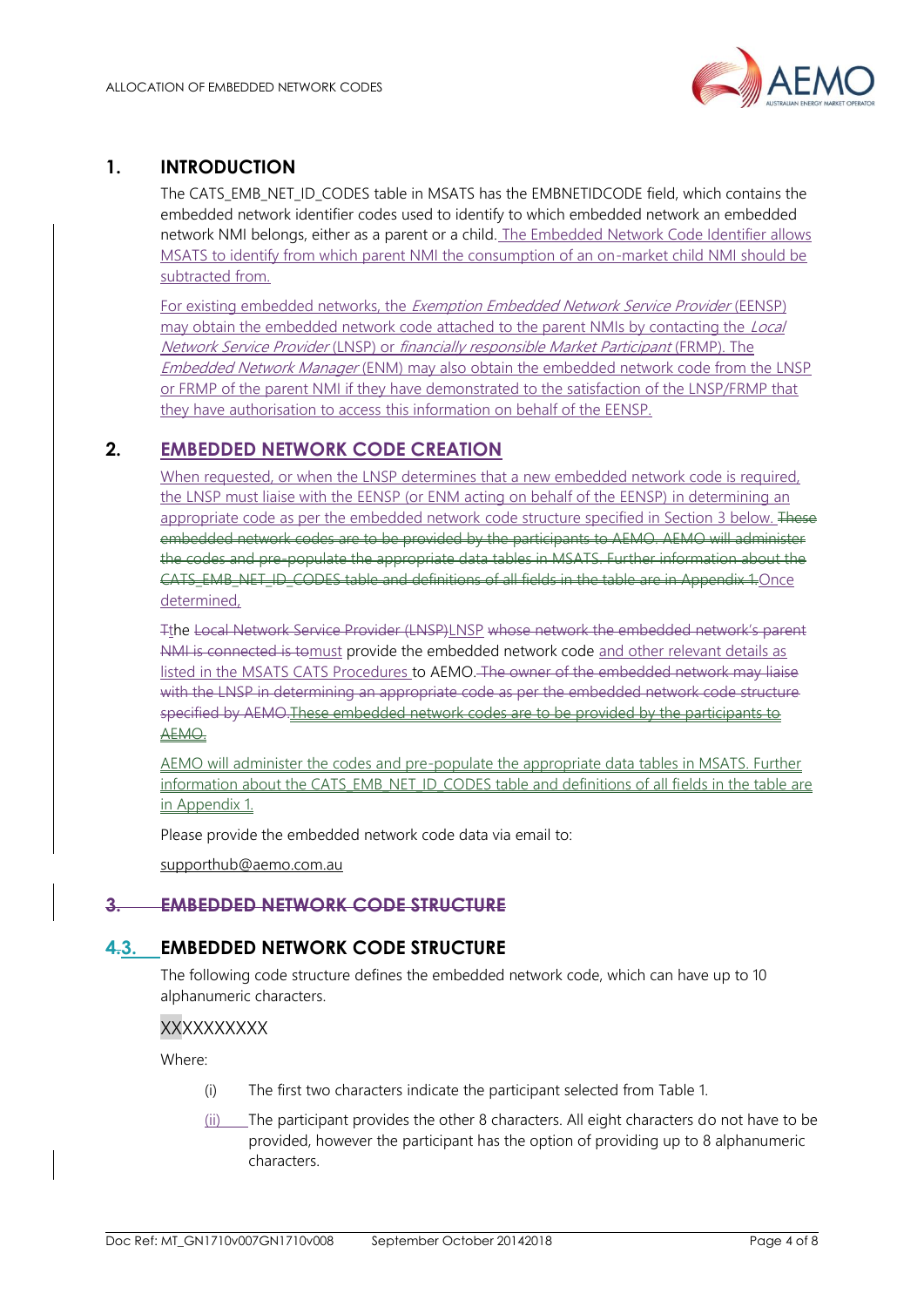

Provided the code follows the embedded network code structure outlined in this guide, the remaining 8 characters in the embedded network code can be determined by the EENSP, ENM acting on behalf of the EEENSP or, the LNSP.

# <span id="page-4-0"></span>**3.1. Embedded Network Manager NEM Participant**

Per the Service Level Procedure, the Embedded Network Manager is required to create an EN code for sub-embedded networks where NMIs are both a Parent NMI and a Child NMI. The ENM of the sub-embedded network does not have to be the same ENM as for the wider embedded network.

As there can be churn of the ENM a generic two letter code, SB, indicating sub-network is to be used for the first two characters and the remaining eight will be the same as the Parent Embedded Network Code.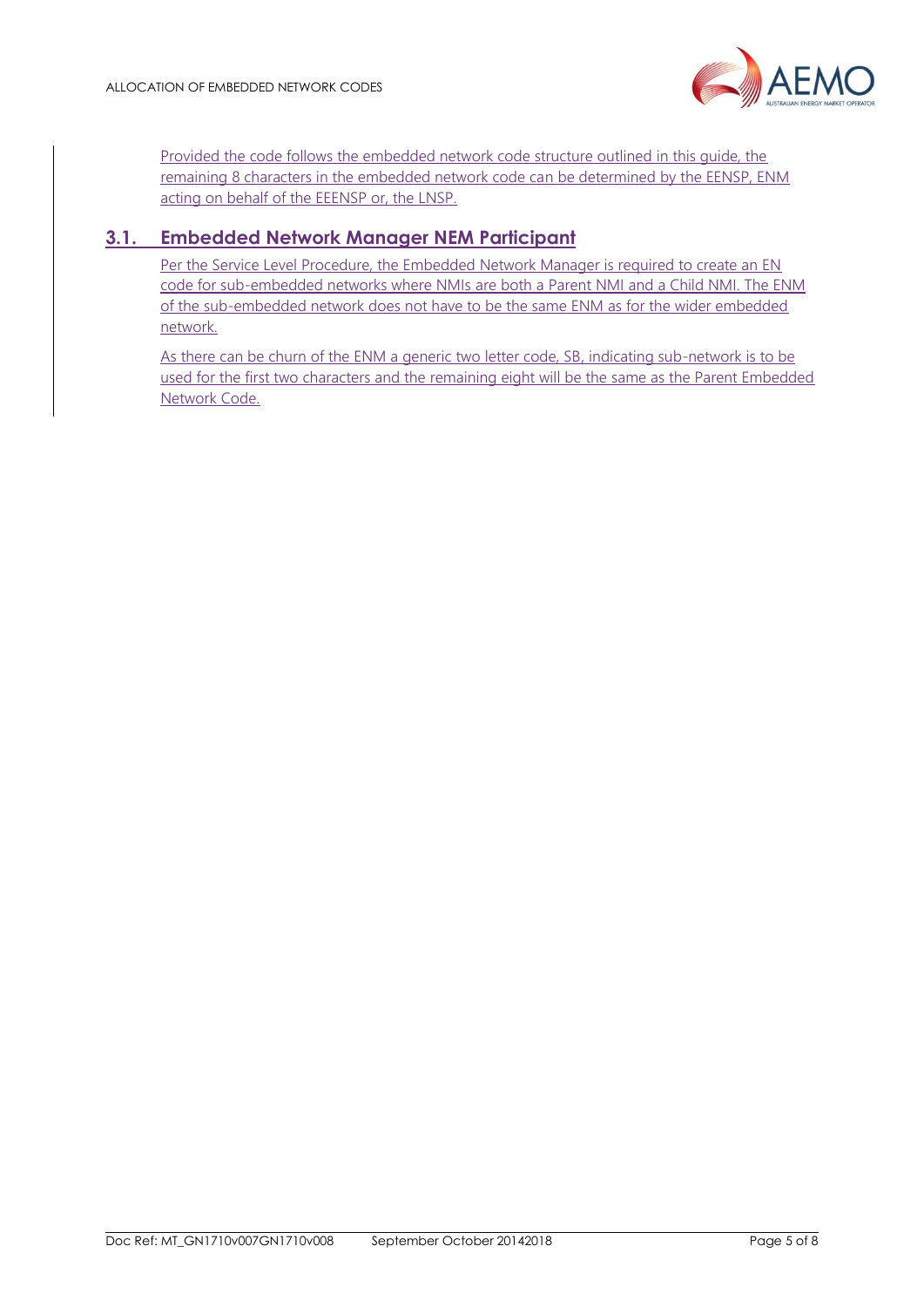

|                  | NEM PARTICIPANT (LNSP)          | CODE FOR THE FIRST TWO CHARACTERS IN EMBEDDED<br>NETWORK CODE |  |  |  |  |
|------------------|---------------------------------|---------------------------------------------------------------|--|--|--|--|
| $\mathbf{1}$ .   | <b>ActewAGL Distribution</b>    | <b>NA</b>                                                     |  |  |  |  |
| 2.               | <b>Essential Energy</b>         | <b>NC</b>                                                     |  |  |  |  |
| 3.               | Jemena                          | VA                                                            |  |  |  |  |
| $\overline{4}$ . | CitiPower                       | VC                                                            |  |  |  |  |
| 5.               | <b>Ausnet Services</b>          | VT                                                            |  |  |  |  |
| 6.               | Ausgrid                         | NE                                                            |  |  |  |  |
| 7.               | Endeavour Energy                | N <sub>l</sub>                                                |  |  |  |  |
| 8.               | Energex                         | QX                                                            |  |  |  |  |
| 9.               | <b>SA Power Networks</b>        | <b>SE</b>                                                     |  |  |  |  |
| 10.              | Ergon                           | QR                                                            |  |  |  |  |
| 11.              | Powercor                        | <b>VP</b>                                                     |  |  |  |  |
| 12.              | United Energy                   | VU                                                            |  |  |  |  |
| 13.              | Electranet                      | EN                                                            |  |  |  |  |
| 14.              | Transgrid                       | TG                                                            |  |  |  |  |
| <u>15.</u>       | <b>TasNetworks</b>              | IN                                                            |  |  |  |  |
| 16               | <b>Embedded Network Manager</b> | S <sub>B</sub>                                                |  |  |  |  |

#### **Table 1. Embedded Network Code Structure**

## <span id="page-5-0"></span>**5.4. EXAMPLE**

An embedded network owned connected to the by Ausgrid distribution network can have the following embedded network code.

## NESYDAPORT

where the first two characters were obtained from Table 1 and the other 8 characters provided determined through liaison between the EENSP or ENM acting on behalf of the EENSP, and by Ausgrid.

If a child connection point within this embedded network is also a parent connection point for a sub-embedded network, the ENM must create the embedded network code for the subembedded network and provide this data to AEMO.

In this case, the first two characters of the sub-embedded network's code will be SB and the other eight characters will be the same as those at the parent connection point for the sub-embedded network. In this example, this would be:

## SB SYDAPORT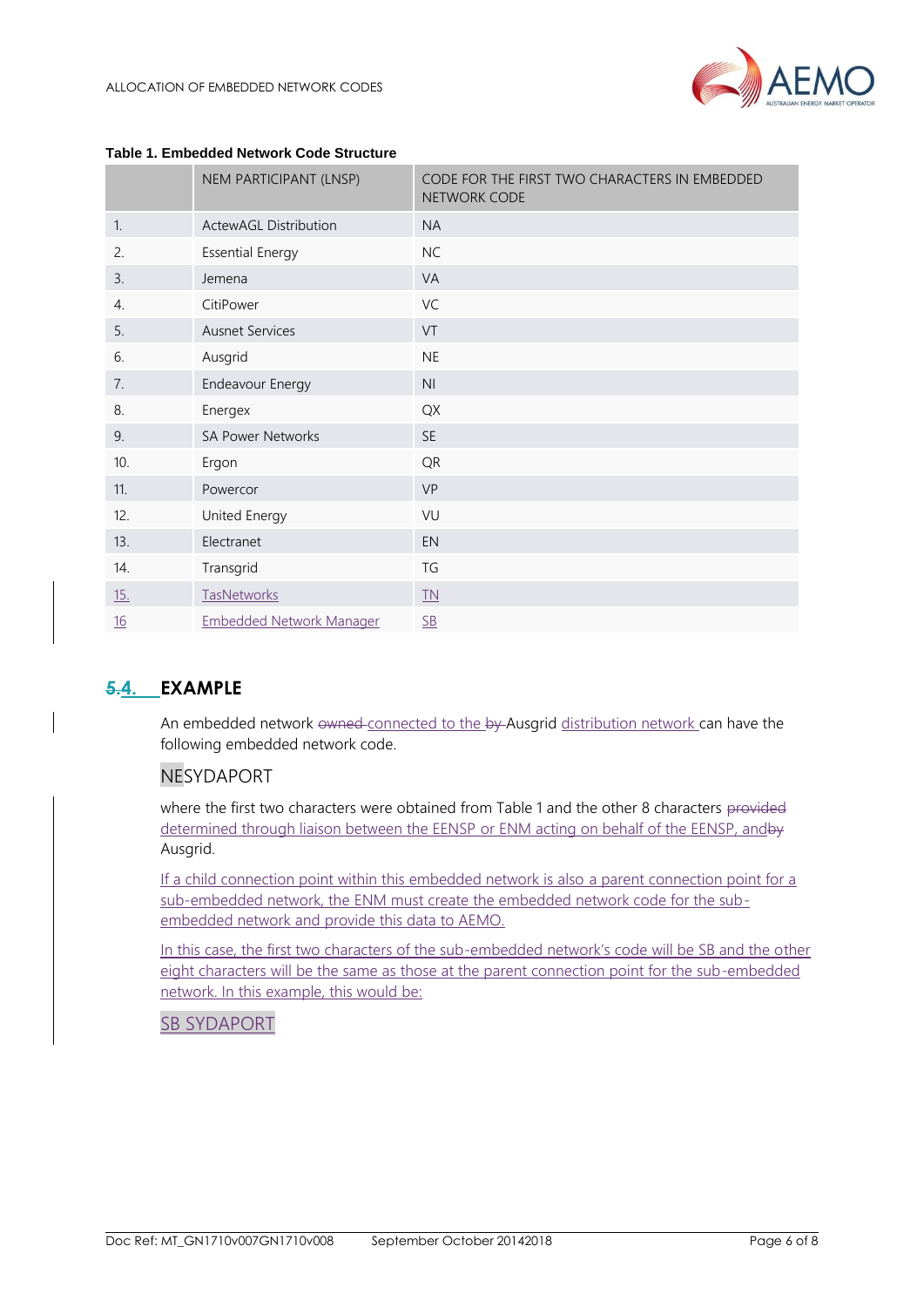# **APPENDIX A. TABLE CATS\_EMB\_NET\_ID\_CODES**

## **A.1 Card of the table CATS\_EMB\_NET\_ID\_CODES**

| NAME <sup>T</sup> | cats emb net id codes                                                                                                                                     |
|-------------------|-----------------------------------------------------------------------------------------------------------------------------------------------------------|
| <b>COMMENT</b>    | Maintenance table for embedded network identifier codes. The embedded network identifier code is used to identify to which embedded network a NMI         |
|                   | belongs, either as a parent or a child. (If on a NMI record neither of these fields is populated, it is assumed the NMI is not related to any other NMI.) |

## **A.2 Column list of the table CATS\_EMB\_NET\_ID\_CODES**

<span id="page-6-2"></span><span id="page-6-1"></span><span id="page-6-0"></span>

| Name                | Comment                                                                                                                                                                                                                                                                                           | Data Type    | Mandatory   | Primary      | Foreign Key  |
|---------------------|---------------------------------------------------------------------------------------------------------------------------------------------------------------------------------------------------------------------------------------------------------------------------------------------------|--------------|-------------|--------------|--------------|
| <b>ID_ENIC</b>      | Unique identifier allocated each record within this table.                                                                                                                                                                                                                                        | NUMBER(8)    | <b>TRUE</b> | <b>TRUE</b>  | FALSE        |
| <b>EMBNETIDCODE</b> | Code for embedded network identifier. The embedded network identifier code is<br>used to identify to which embedded network a NMI belongs, either as a parent or a<br>child. (If on a NMI record neither of these fields is populated, it is assumed the NMI is<br>not related to any other NMI.) | VARCHAR2(10) | <b>TRUE</b> | <b>FALSE</b> | <b>FALSE</b> |
| <b>EMBNETIDDESC</b> | Description of embedded network identifier.                                                                                                                                                                                                                                                       | VARCHAR2(50) | <b>TRUE</b> | <b>FALSE</b> | <b>FALSE</b> |
| <b>LOCALITY</b>     | Locality to which the embedded network identifier belongs.                                                                                                                                                                                                                                        | VARCHAR2(46) | <b>TRUE</b> | <b>FALSE</b> | <b>FALSE</b> |
| <b>POSTCODE</b>     | Postcode for the locality to which the embedded network identifier belongs.                                                                                                                                                                                                                       | VARCHAR2(4)  | <b>TRUE</b> | <b>FALSE</b> | FALSE        |
| <b>STATE</b>        | State for the locality to which the embedded network identifier belongs.                                                                                                                                                                                                                          | VARCHAR2(3)  | <b>TRUE</b> | <b>FALSE</b> | <b>FALSE</b> |
| <b>STARTDATE</b>    | The start date for which a change to/creation of a record will take effect.<br>Retrospective creation/updates are permitted up to 140 business days.                                                                                                                                              | <b>DATE</b>  | <b>TRUE</b> | <b>FALSE</b> | <b>FALSE</b> |
| <b>ENDDATE</b>      | The end date for which a change the record will cease to be effective. Edits<br>occurring to current records will result in an end date of the new records start date                                                                                                                             | <b>DATE</b>  | <b>TRUE</b> | FALSE        | <b>FALSE</b> |